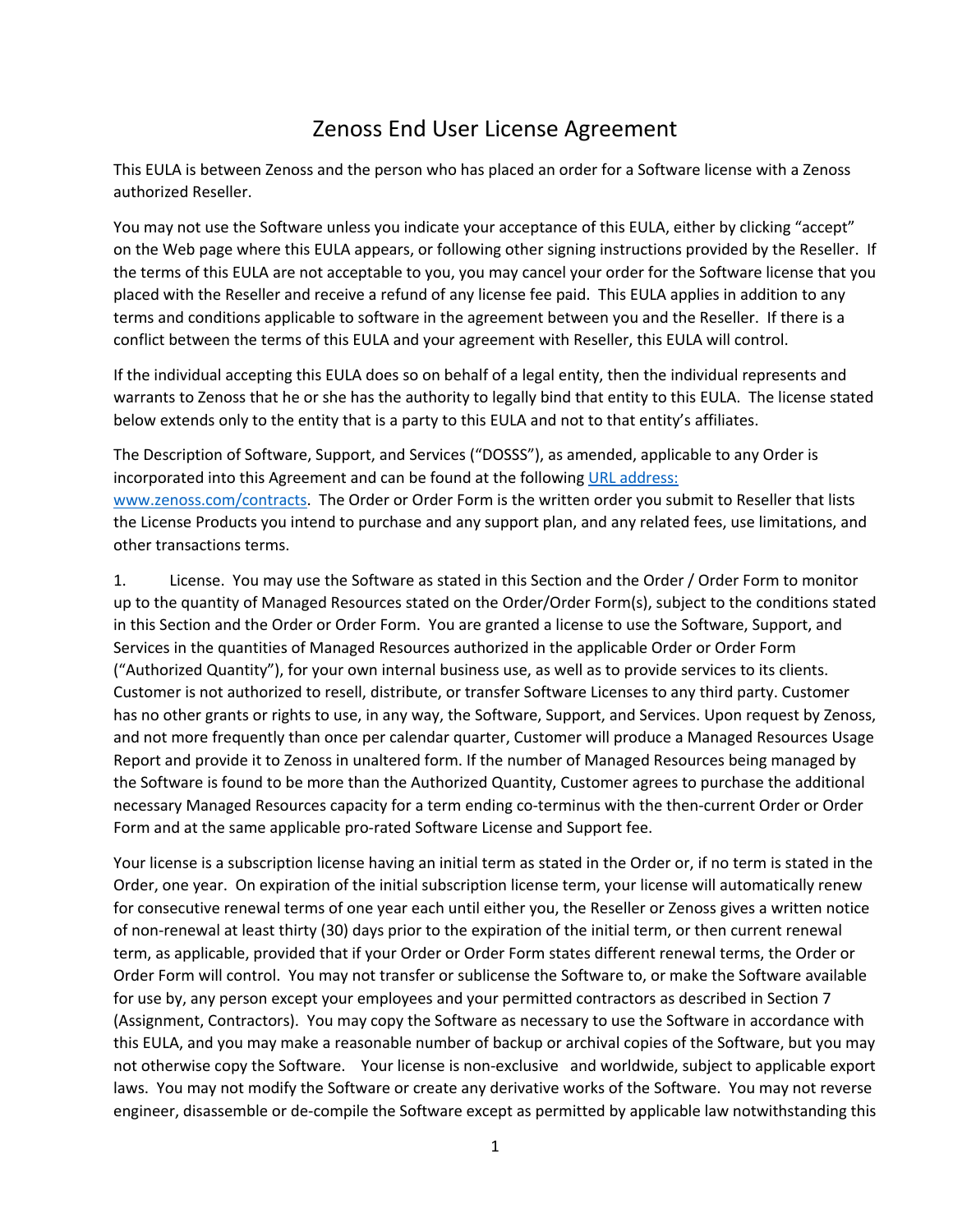restriction, and then on advance written notice to Zenoss of at least 30 days. You may not publish any benchmark or other performance test results regarding the Software. You may not remove any copyright, trademark, or other proprietary notices that appear on or with the Software. Except for the software extensions published by the Zenoss Community under an open source license as "Community ZenPacks," you may not use the Software or any part of the Software with any software published by the Zenoss Community. You may not use third party software or manipulate the Software database for the purpose of reducing the license fees due. The Software includes software that is licensed under open source licenses. License terms, notices, attributions and other information about the open source elements of the Software are available in the licensing file distributed with the Software. If there is a conflict between this EULA and any open source license for software included in the Software, the open source license will control. If you have been provided the Software for use on a "test," "evaluation," "lab," "NFR," "proof of concept," "temporary" or similar basis, then you license term is as stated in the written authorization for such use, or if no term is stated, 30 days from the day the Software is provided to you for installation, and you may use the Software only in a nonproduction environment for the purpose of evaluating the Software for a production license.

2. Services. If you elect to purchase Services from Zenoss or the Reseller and the Services include the creation or delivery of Deliverables, then you agree that, unless otherwise expressly stated in a written agreement signed by you and Zenoss, Zenoss owns all rights in intellectual property in Deliverables, whether created by you, Zenoss, or the Reseller, excluding only Your Data and IP. You hereby assign your rights in Deliverables, excluding Your Data and IP, to Zenoss and agree that you will take all actions reasonably requested by Zenoss to evidence or perfect its rights in the Deliverables. You grant Zenoss a power of attorney to take any actions on your behalf that are required by this Section. Unless otherwise expressly stated in a written agreement signed by you and Zenoss, you are licensed to use Deliverables on the license terms applicable to the Software under this EULA. "Deliverables" herein means all works of authorship and other intellectual property, whether in hard copy or electronic form, including but not limited to programs, program listings, programming tools, designs, analyses, reports, manuals, supporting materials, test results, recommendations and drawings provided by Zenoss to you pursuant to the terms of any SOW (defined below) issued under this Agreement.

3. Termination. This EULA terminates automatically if you violate any license restriction stated in Section 1 (License). Zenoss may terminate this EULA on written notice if you violate any term of this EULA other than the terms stated in Section 1 (License), and you do not cure the failure within thirty (30) days of the notice. In addition, if you have purchased a subscription license, Zenoss may terminate this EULA on thirty (30) days notice if you violate the terms of any Order for Support or Services related to the your subscription license, including failing to pay fees when due to Zenoss or the Reseller, and do not cure the failure within thirty (30) days of the notice. On termination of this EULA your license to use the Software to monitor your system elements terminates. Within two (2) business days of termination of this EULA you must run a final Managed Resources Usage Report as described in the Section 1 above, uninstall the Software from your systems, and destroy or render unusable all copies of the Software. On Zenoss' request, you will certify in writing that you have complied with this Section. Sections 4-8 will survive expiration or termination of this EULA and any Support Plan or Services engagement.

4. Warranty and Warranty Disclaimers.

Zenoss warrants that it will provide Support and Services in a good and professional manner.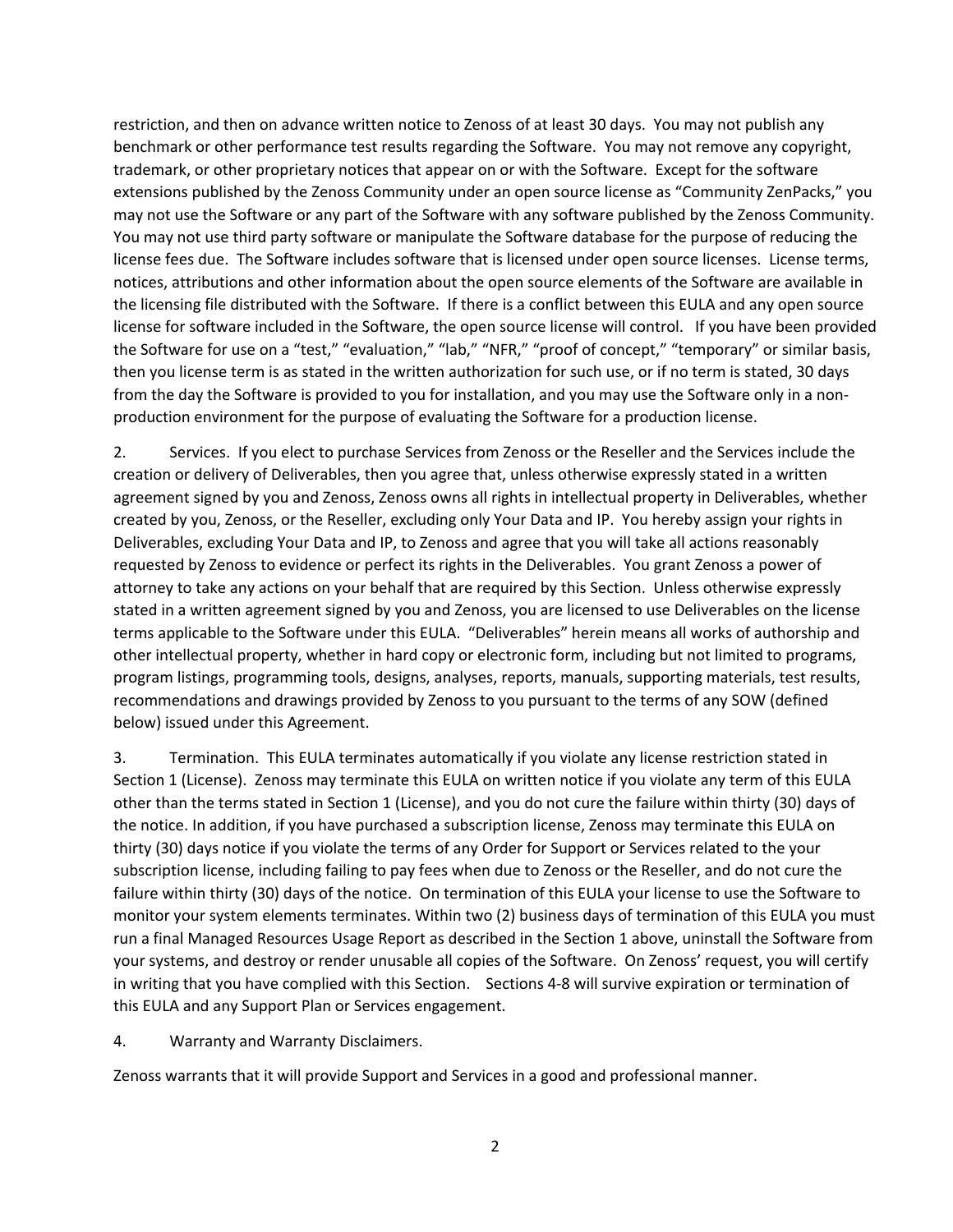As between you and Zenoss, Zenoss makes no other representation or warranty regarding the Software, Support or Services and each of them are provided AS IS WITH ALL FAULTS. Zenoss does not warrant that your use of the Software will be error free, uninterrupted or completely secure. Zenoss disclaims any implied or statutory warranties, such as a warranty of merchantability, fitness for a particular purpose, lack of malware, and non-infringement, and disclaims any warranty that may arise from a course of dealing.

5. Limitation of Liability. TO THE MAXIMUM EXTENT PERMITTED BY APPLICABLE LAW, (A) IN NO EVENT SHALL ZENOSS, RESELLER, OR THEIR RESPECTIVE LICENSORS OR SUPPLIERS HAVE ANY LIABILITY FOR HARM YOU SUFFER THAT COULD HAVE BEEN AVOIDED BY YOUR REASONABLY PROMPT IMPLEMENTATION OF A MAINTENANCE RELEASE, OR CONSEQUENTIAL, EXEMPLARY, SPECIAL, INDIRECT, INCIDENTAL OR PUNITIVE DAMAGES, INCLUDING ANY LOST PROFIT OR LOST SAVINGS (WHETHER RESULTING FROM IMPAIRED OR LOST DATA, SOFTWARE OR COMPUTER FAILURE, SUPPORT FAILURE, OR ANY OTHER CAUSE), EVEN IF IT HAS BEEN ADVISED OF THE POSSIBILITY OF SUCH DAMAGES; AND (B) IN ANY EVENT, AND NOTWITHSTANDING ANY OTHER PROVISION IN THIS AGREEMENT, THE AGGREGATE LIABILITY OF ZENOSS, RESELLER AND ANY OF THEIR RESPECTIVE LICENSORS OR SUPPLIERS TO YOU FOR ANY REASON AND UPON ANY CAUSE OF ACTION SHALL BE LIMITED TO THE AMOUNT PAID FOR THE LICENSES OR SERVICES GIVING RISE TO THE CLAIM DURING THE TWELVE MONTHS PRECEEDING THE CLAIM.

## 6. Confidential Information.

6.1 During the term of this Agreement, and for two years following its termination, neither party shall disclose to any third party any information that is clearly marked as "Confidential" or identified in writing to the receiving party as confidential at the time of disclosure, or which would appear, to a reasonable person, to be of a confidential nature ("Confidential Information"). In protecting Confidential Information, a receiving party agrees to use the same care that it takes for its own confidential information. All Software, financial information, and other terms and conditions of this Agreement, are Confidential Information. Either party may disclose Confidential Information if (a) disclosures to legal and financial advisors as necessary; or (b) as required by governmental or judicial order. The disclosing party will notify the other party of the disclosure. 6.2 The non-disclosure obligations of Section 6.1 shall not apply if the information shall have: (a) first become generally known and published through no fault of the receiving party; (b) been learned by the receiving party from a third party; (c) been already known to the receiving party without violating this or any other confidentiality obligation; or (d) been developed by or for the receiving party, independent of activities under this Agreement. Further, the terms of confidentiality under this Agreement shall not be construed to limit either party's right to independently develop or acquire products without use of the other party's confidential information.

6.3 Either party shall disclose any confidential information legally compelled or required by legal or regulatory process. Prior to any such disclosure, the receiving party shall immediately provide to the disclosing party written notice of that obligation so that the disclosing party may seek a protective order or other appropriate remedy or waive compliance by the receiving party with this clause. In the event that such protective order or other remedy is not obtained, or the disclosing party waives compliance with the provisions of this Agreement relating to the confidentiality and non-disclosure of the confidential information, the receiving party or its representatives may furnish only that portion of the confidential information which, in the opinion of its legal counsel, it is legally required to disclose, and in such case the receiving party shall exercise reasonable commercial efforts to obtain assurance that the confidential information to be disclosed is accorded appropriate confidential treatment.

7. Assignment, Contractors. You may not assign this EULA or sublicense the Software without Zenoss' prior written consent. The warranties stated above are for your benefit only, notwithstanding Zenoss